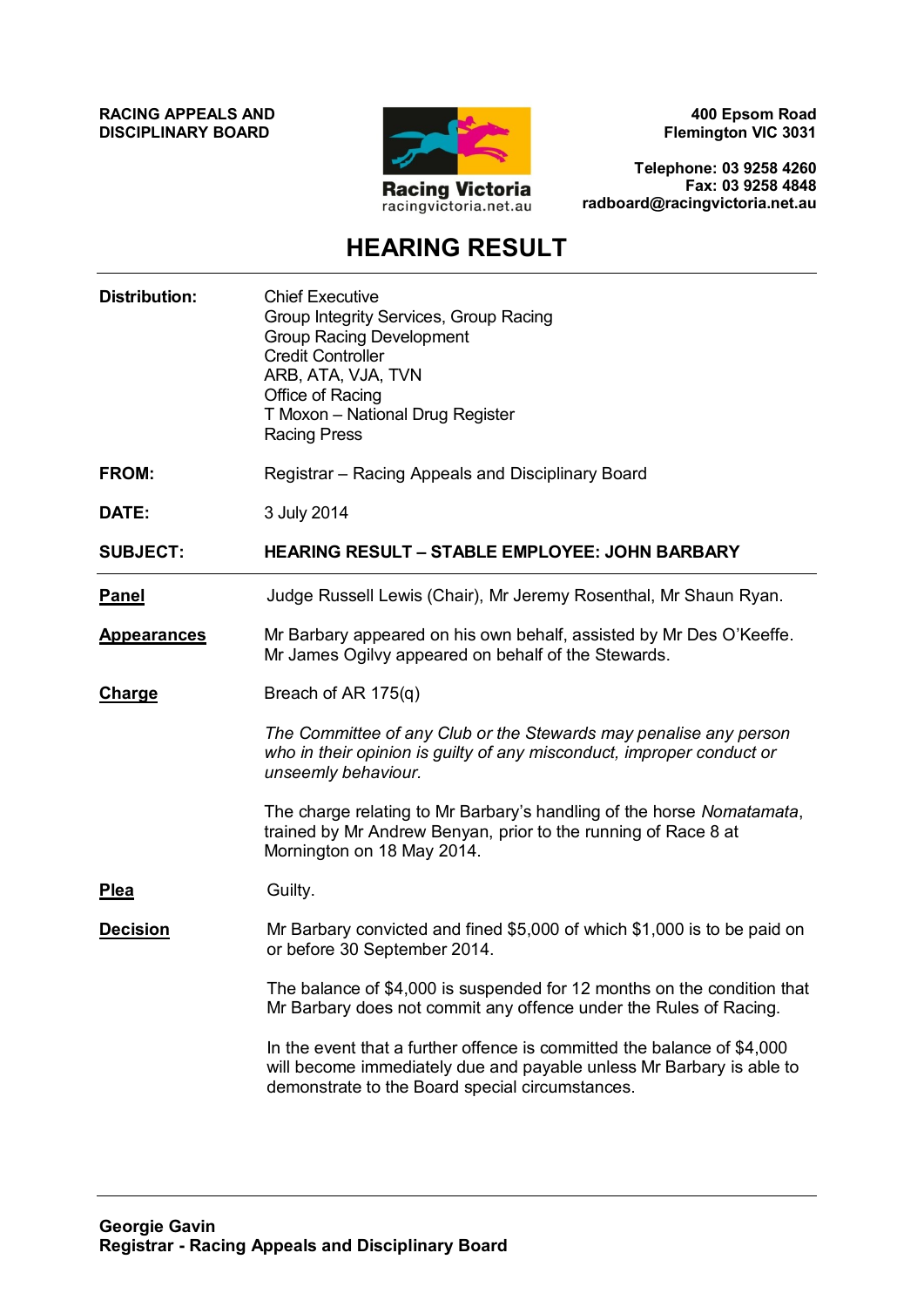# **TRANSCRIPT OF PROCEEDINGS**

#### **RACING APPEALS AND DISCIPLINARY BOARD**

 $\mathcal{L}_\text{max}$  , and the contribution of the contribution of the contribution of the contribution of the contribution of the contribution of the contribution of the contribution of the contribution of the contribution of t

**HIS HONOUR JUDGE R.P.L. LEWIS, Chairman MR J. ROSENTHAL MR S. RYAN**

**EXTRACT OF PROCEEDINGS**

**DECISION**

### **STABLE EMPLOYEE: JOHN BARBARY**

**MELBOURNE**

#### **THURSDAY, 3 JULY 2014**

MR J. OGILVY appeared on behalf of the RVL Stewards

MR J. BARBARY appeared on his own behalf, assisted by Mr D. O'Keeffe